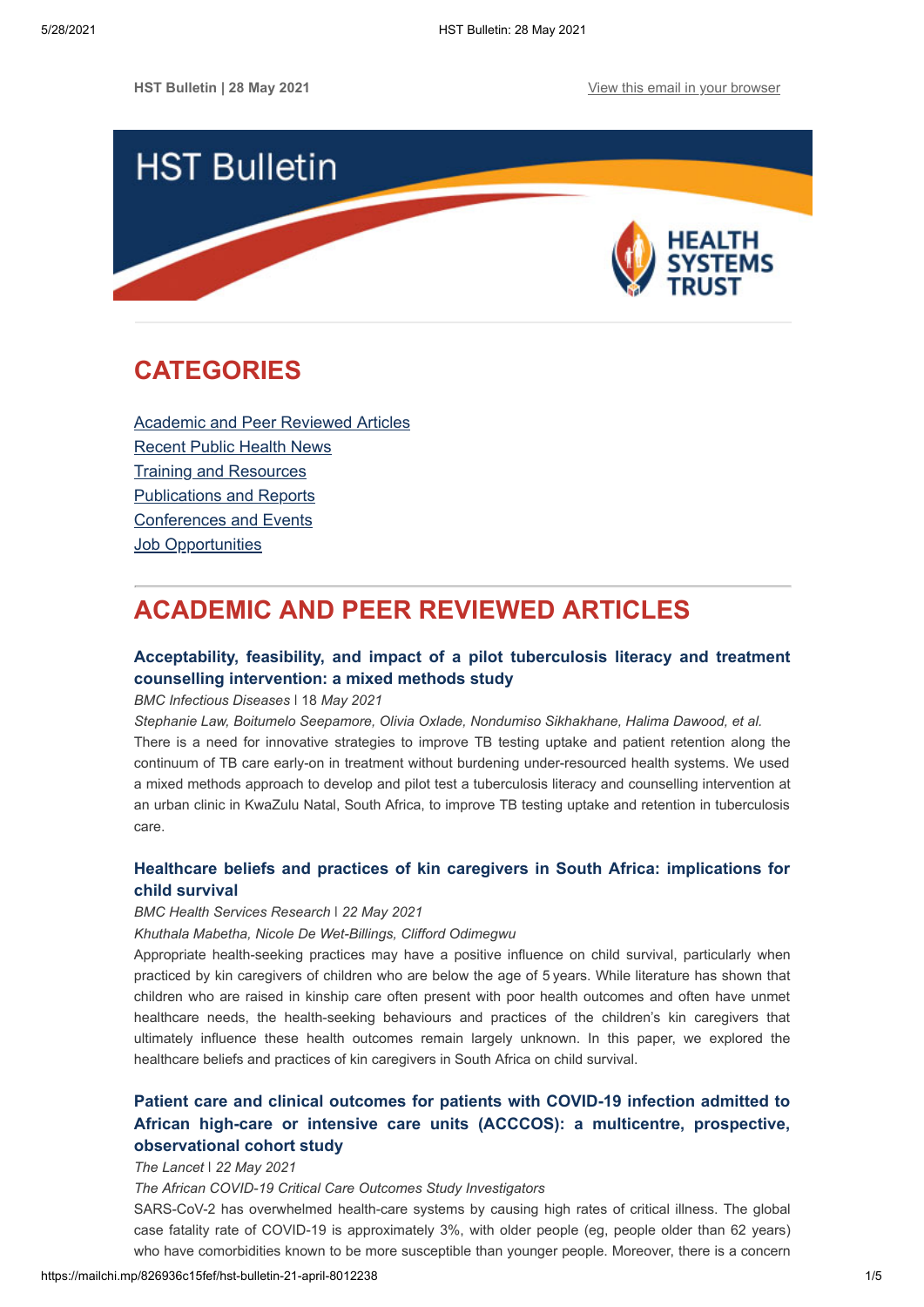#### 5/28/2021 HST Bulletin: 28 May 2021

of further mortality with subsequent waves across regions globally. Our hypothesis was that critically ill patients with COVID-19 might have worse health outcomes in Africa than other continents because the ability to provide sufficient care is compromised by having a small workforce, having a low number of intensive care facilities, and the scarcity of critical care resources. We also hypothesised that unplanned admissions would further adversely affect critical care outcomes in Africa as the ability of health-care systems to respond to meet the clinical workload is limited. Finally, patient outcomes following critical care for COVID-19 were not sufficiently documented in this under-resourced environment, despite a call for prevention and response measures in low-income and middle-income countries.

#### **[HIV in the age of COVID-19](https://www.thelancet.com/journals/laninf/article/PIIS1473-3099(21)00279-6/fulltext)**

#### *The Lancet Infections Disease ǀ June 2021 edition Talha Burki*

As the world marks the 40th anniversary of the HIV/AIDS epidemic, we ask what impact the COVID-19 pandemic is having on HIV programmes around the world. Last year, UNAIDS warned that if the COVID-19 pandemic interrupted access to antiretroviral therapy (ART) for 6 months, sub-Saharan Africa could see an additional 500 000 deaths from AIDS-related illnesses. Thankfully, the world has avoided such a catastrophe (at least, for now). The global HIV/AIDS data for 2020 have not yet been released, but the indications are that provision of ART has largely been maintained. Nonetheless, the pandemic has had a dramatic effect on HIV/AIDS programmes. Vital services have been suspended and fewer people have been initiated on ART. The Global Fund to Fight AIDS, Tuberculosis and Malaria has stated that "there is no scenario in which we can achieve the progress we want against HIV...while COVID-19 remains unchecked and systems for health are threatened".

#### **[\(Return to Top\)](#page-0-1)**

## <span id="page-1-0"></span>**RECENT PUBLIC HEALTH NEWS**

### **[WHO issues new guidance for research on genetically modified mosquitoes to fight](https://www.who.int/news/item/19-05-2021-who-issues-new-guidance-for-research-on-genetically-modified-mosquitoes-to-fight-malaria-and-other-vector-borne-diseases) malaria and other vector-borne diseases**

#### *World Health Organization* ǀ *19 May 2021*

New guidance from the World Health Organization (WHO) sets essential standards to inform future research and development on genetically modified mosquitoes, particularly in addressing issues relating to ethics, safety, affordability and effectiveness.

Malaria and other vector-borne diseases, including dengue and Zika, affect millions globally. More than 400 000 people a year die from malaria alone. If proven safe, effective and affordable, genetically modified vector mosquitoes could be a valuable new tool to fight these diseases and eliminate their enormous health, social and economic burden. The guidance framework for testing genetically modified mosquitoes, developed in partnership with TDR, the Special Programme for Research and Training in Tropical Diseases, and the GeneConvene Global Collaborative, an initiative of the Foundation for the National Institutes of Health, describes best practices to ensure that the study and evaluation of genetically modified mosquitoes as public health tools is safe, ethical and rigorous. Current strategies for limiting transmission of mosquito-borne diseases are only partially effective. New, complementary approaches are needed to close the gaps in current vector control interventions, such as effective control of outdoor biting, and to provide alternatives to manage the increasing threat of insecticide resistance. Research suggests genetically modified mosquitoes could be a powerful and cost-effective tool to supplement existing interventions.

#### **[2 000 breast cancer survivors set to benefit from knitted prosthetic breasts](https://health-e.org.za/2021/05/26/2-000-breast-cancer-survivors-set-to-benefit-from-knitted-prosthetic-breasts/)**

#### *Health-E News* ǀ *26 May 2021*

Women who cannot afford silicone prostheses or breast reconstruction will benefit from the Knit-for-Cansa project. Women who have had a mastectomy [a surgical removal of the breast] and cannot afford breast reconstruction surgery or silicone prostheses are set to benefit from the Knit-for-Cansa project which aims to provide at least 2 000 women with knitted prosthetic breasts. Helping Hand and the Cancer Society of South Africa (Cansa) joined forces to have these knitted breasts ready in time for Breast Cancer Awareness Month in October. "This year, in collaboration with Cansa and the FroueVonds, we are tackling the Knit-for-Cansa Project under the banner of #BosomFriends," says Benette Welman, Project Organiser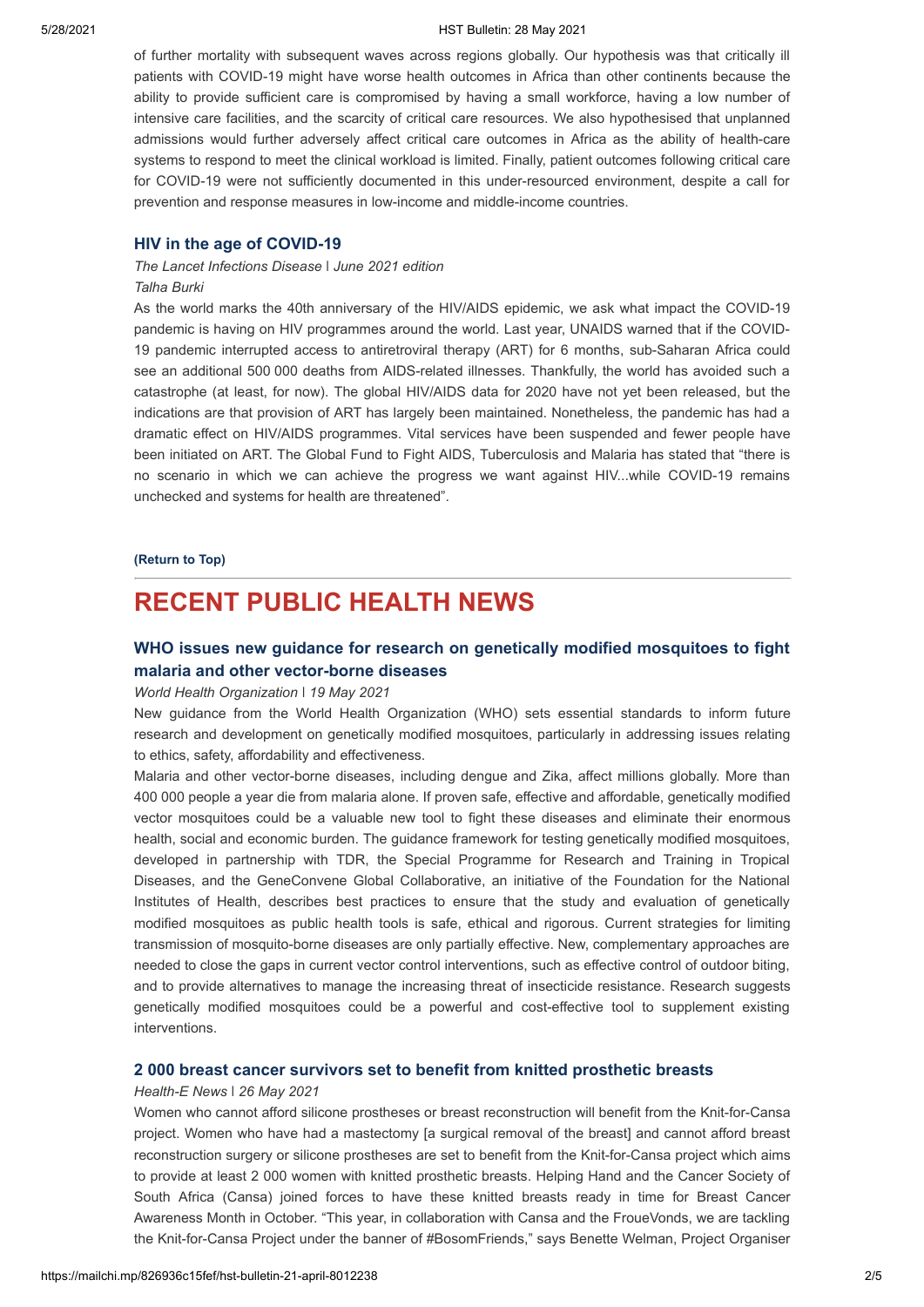at Solidarity Helping Hand and the FroueVonds.

#### **[Right of reply: Vaccine rollout — it's not so simple, argues health department](https://www.dailymaverick.co.za/article/2021-05-26-right-of-reply-vaccine-rollout-its-not-so-simple-argues-health-department/)**

#### *Daily Maverick* | *26 May 2021*

*In an [article](https://www.dailymaverick.co.za/article/2021-05-24-one-week-of-covid-vaccines-what-are-we-doing-well-what-can-be-done-better/) on 24 May, GroundUp editor Nathan Geffen and Spotlight editor Marcus Low questioned the slow rollout of vaccines in the first week of the programme, suggesting changes that could be made to speed up the process. Here, Nicholas Crisp, deputy director-general in the National Department of Health, responds.*

I respect the work that GroundUp does but I am afraid that I found this article a rushed and sloppy job and am disappointed that you did not take time to contact anyone who could have helped you to understand the issues that you raise in the article. It will be good if we can assist in answering some of the technically difficult issues for your readership.

#### **[Doctors have mental health issues too](https://mg.co.za/opinion/2021-05-26-doctors-have-mental-health-issues-too/)**

#### *Mail & Guardian* | *26 May 2021*

Mental wellness and stability is a fragile gift that we often take for granted until it is threatened or completely stripped away from us. I am a medical doctor who has been living with bipolar disorder since the tender age of 14. My illness is older than my medical degree as a result. Despite this, my accolades have often been undermined because of the stigma that results from my vulnerable state of relapse. In South Africa, 26 May marks Bipolar Awareness Day on the mental health calendar. Unfortunately, many are unaware of this day including those of us who live with this illness.

#### **[Registered on EVDS but no confirmatory SMS? Health Dept to investigate glitches](https://www.capetalk.co.za/articles/417545/registered-on-evds-but-no-confirmatory-sms-health-dept-to-investigate-glitches)**

#### *Cape Talk* | *27 May 2021*

The National Health Department's Dr. Nicholas Crisp says officials are following up after some over-60s registered on the EVDS system but never got a confirmatory SMS. The national Department of Health (DOH) says it's working to iron out some issues with the electronic vaccination data system (EVDS). Dr. Nicholas Crisp, who is overseeing the national EVDS system, says the portal is being adjusted to respond to the Phase 2 rollout as more vaccine centres come online. There have been some complaints about the registration process - including concerns that some over-60s are still waiting for a confirmatory SMS several days after they signed up for their vaccine.

### **[Health professionals are worried that the NHI will become the 'Eskom' or 'SAA' of](https://businesstech.co.za/news/government/493821/health-professionals-are-worried-that-the-nhi-will-become-the-eskom-or-saa-of-healthcare-in-south-africa/) healthcare in South Africa**

#### *Business Tech* | *27 May 2021*

The National Healthcare Professionals Association (NHCPA) have questioned the establishment of South Africa's new National Health Insurance (NHI) and the government's ability to run it. Presenting to parliament on Wednesday (26 May), NHCPA president Dr Benny Malakoane said that the organisation broadly supported the bill and its objects. However, he raised concerns around the NHI Fund and how it will be run – citing the failure of other state-owned companies in recent years. "Unfortunately following the finalisation on NHI it will be the biggest parastatal in the country and given government track record with parastatals, one has to be really concerned," he said.

#### **[COVID-19: What is the correct way to report vaccine-related adverse events?](https://www.spotlightnsp.co.za/2021/05/27/covid-19-what-is-the-correct-way-to-report-vaccine-related-adverse-events/)**

#### *Spotlight* | *27 May 2021*

Phase two of South Africa's COVID-19 vaccine rollout aiming to vaccinate citizens over the age of 60 years is underway and members of the public are being asked to report any mild, moderate or severe adverse events experienced after receiving their jabs. Reporting adverse events is a critical part of monitoring vaccine safety once a vaccine has been rolled out to the broader population. The timeous reporting specifically of serious adverse events means a specialist review or causality committee can either rule out or confirm whether there is a link to the vaccine.

#### **[\(Return to Top\)](#page-0-1)**

## <span id="page-2-0"></span>**TRAINING AND RESOURCES**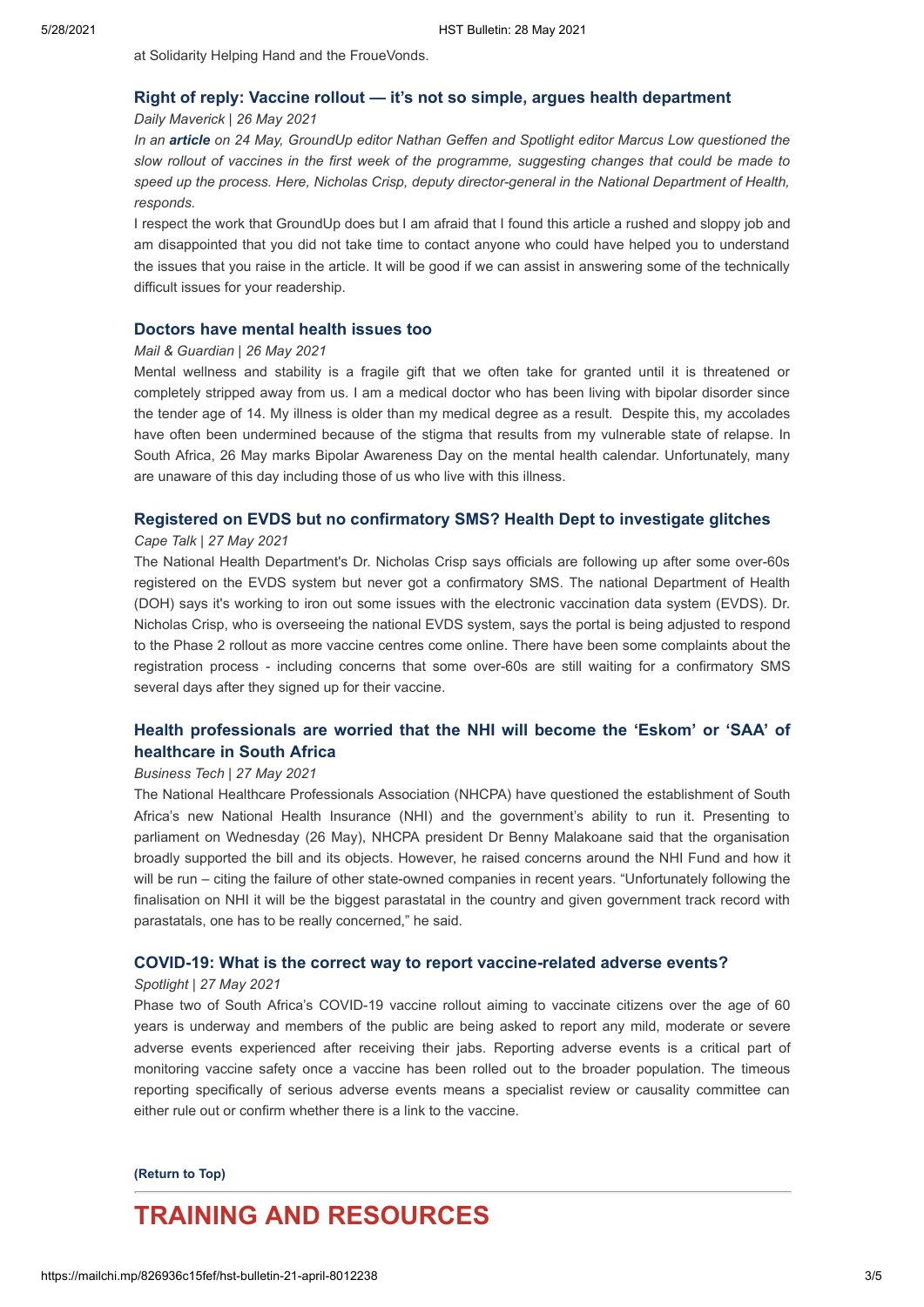**Webinar: Prevention of Mother to Child [Transmission of Communicable Infections –](https://us02web.zoom.us/webinar/register/WN_OGirawZpTxyO2q6kTZJdpQ) 2019 Guidelines Update**

Purpose of the webinar is to update the participants regarding the development in the PMTCT programme and on the implementation 2019 PMTCT guidelines:

- Provide information regarding key issues in the implementation of the 2019 PMTCT guidelines.
- Provide information on the safety of DTG in WOCBP.
- Provide information on the status of syphilis in pregnant women and notification of congenital syphilis.
- Provide updates on the use of PrEp in pregnant women.

Date: 2 June 2021 Time: 9:00 (Johannesburg)

**[\(Return to Top\)](#page-0-1)**

# **PUBLICATIONS AND REPORTS**

#### **[Monthly COVID-19 in children](https://www.nicd.ac.za/diseases-a-z-index/covid-19/surveillance-reports/monthly-covid-19-in-children/)**

This report is made up of epidemiology and clinical characteristics of laboratory confirmed COVID-19 among children and adolescents aged ≤18 years in South Africa (1 March 2020 – 1 May 2021).

#### **[Core Indicators for Monitoring the Ending the HIV Epidemic Initiative \(Early Release\)](https://www.cdc.gov/hiv/pdf/library/reports/surveillance-data-tables/vol-2-no-2/cdc-hiv-surveillance-tables-vol-2-no-2.pdf)**

The Ending the HIV Epidemic: A Plan for America (EHE) initiative leverages critical scientific advances in HIV prevention, diagnosis, treatment, and outbreak response. The goal of the initiative is to reduce new HIV infections by 75% in 5 years and by at least 90% in 10 years. The Centers for Disease Control and Prevention (CDC) routinely releases HIV Surveillance Data Tables on the core indicators for EHE to allow for more timely monitoring of progress.

**[\(Return to Top\)](#page-0-1)**

## <span id="page-3-0"></span>**CONFERENCES AND EVENTS**

### **[Webinar – Getting on the same page: The concept and assessment of](https://www.rebuildconsortium.com/the-concept-and-assessment-of-health-systems-strengthening/) health systems strengthening**

#### *ReBUILD for Resilience* ǀ *25 May 2021*

It is vital to understand and get a few answers to important questions if we are to grasp Health Systems Strengthening (HSS) and its assessment. Some of these key questions cover how we define HSS. How do we assess 'strengthening'? Should it be in terms of outcomes (based on access, coverage, equity, quality and security) or should it be based on 'attributes' (eg resilience, responsiveness, learning)? Is assessing strengthening different from assessing performance? There's a lot that needs to be clarified and this webinar, 'Getting on the same page: the concept and assessment of 'health systems strengthening', attempted to do just that. The first presentation by Sophie Witter reflected on the challenges in evidence particularly in health systems in low- and middle-income countries. She revealed that there are challenges based on definition, particularly on the fact that there is no clear consensus on how to define HSS. She presented a few definitions that were predominantly conceptualized by global institutions but notably, not usually by the people working within these health systems themselves.

**[\(Return to Top\)](#page-0-1)**

## <span id="page-3-1"></span>**JOB OPPORTUNITIES**

The Health Systems Trust currently has no available jobs.